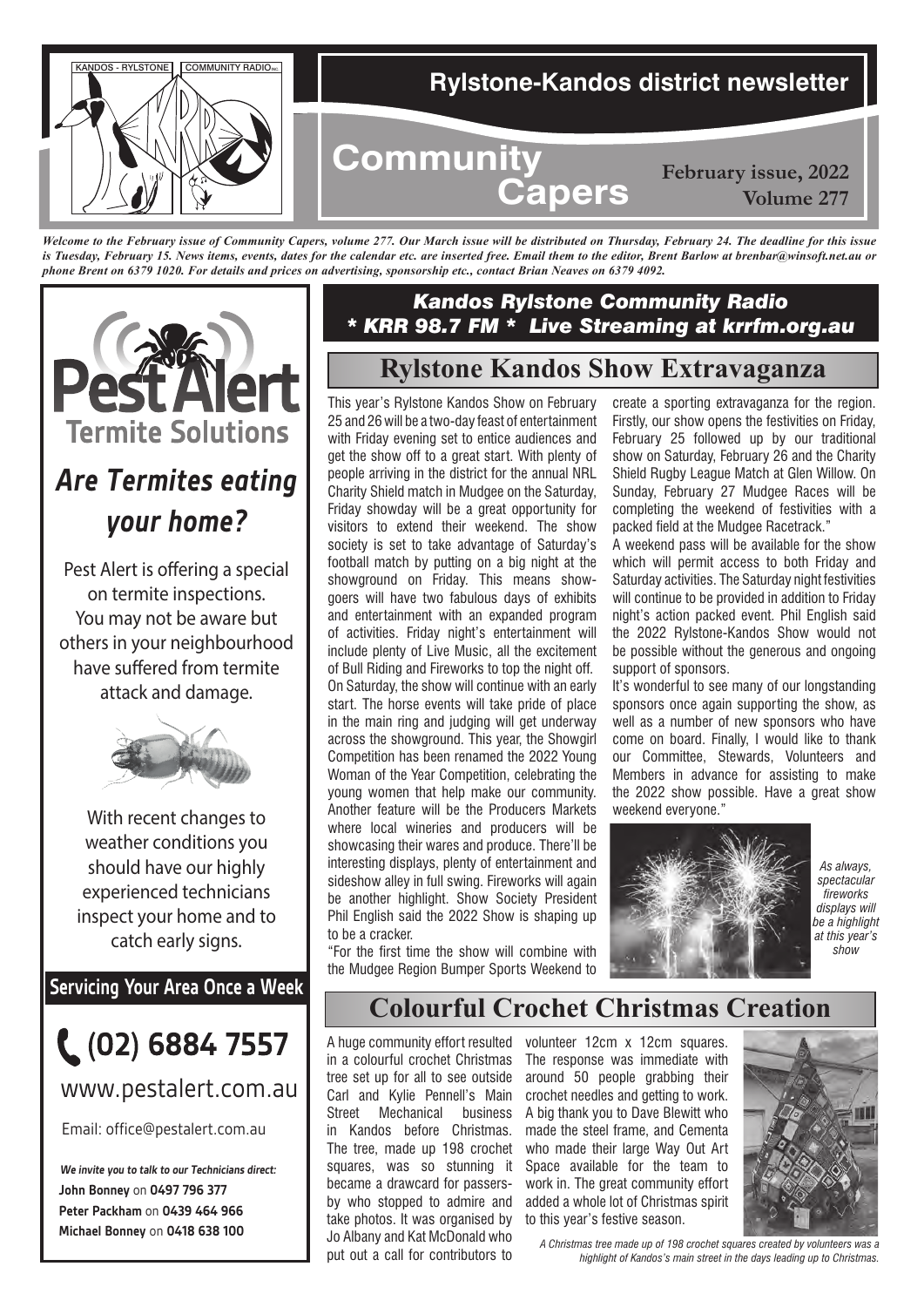# **Hospital's great support**

Rylstone District Hospital has received \$20,000 this year thanks to the fabulous support of the Globe Hotel Rylstone and the community. The money was raised at its regular Friday nights darts event where players put a gold coin in the 'stump' – a locked charity box, to play. On the night, the Globe also runs a regular two-tray meat raffle with meat supplied by Cooper's from across the road. Each month a representative from the local hospital calls in and picks up the money. Paul Flynn from the Globe said they were all absolutely elated when they added up the takings and discovered they had actually doubled their expectations. So far the hospital has purchased two medication fridges and are currently purchasing a vein finder to help nursing staff and doctors. Nurse Manager, Jo Campbell said they were delighted with the donations.

"It enables us to buy much needed equipment for our hospital which helps keep patients here

## **Care and Transport**

Rylstone District Care and Transport is funded for Meals on Wheels, Transport and Social Support. For further information on any of the above services please contact their office on 6379 1519 or call into the office at 46 Mudgee St, Rylstone.

![](_page_1_Picture_5.jpeg)

instead of having to send them elsewhere. We're very grateful," she said.

Keep Saturday of the June long weekend in mind for the Globe Hotel's Old Master's Memorial Darts Day and Charity Auction. This is another highly successful fundraiser for the local hospital. Last year they raised \$12,000.

![](_page_1_Picture_8.jpeg)

*Rylstone Hospital's Nurse Manager Jo Campbell with Paul Flynn from the Globe Hotel celebrating a fabulous fundraising year for the local hospital.*

## **Farewell Lue's Year 6**

At the end of Term 4, Lue Public School said farewell to Year 6 students, Tenelle Morgan, Taylor Statham, Jesse Tanner-Norman and Reece Webb. All students and staff, together with the families of the year 6 students, sat down to yummy individual grazing boxes as refreshments. The students gave their farewell speeches and were presented with a gift each from school which included all their books and stationery for their first year at High School and a gift of a beautiful engraved watch from the P&C. Finally, they had written a short note with their aspirations for high school and contact details for Lue Public School. On the note it also asked whoever found it to ring the school and let them know where it ended up. The notes were put into helium filled balloons and released on a count of three much to the delight and squeals of the rest of the students. Everyone watched the balloons until they disappeared into the distance. During the farewell, Mrs McDonald wished them all the best for the future.

"These four wonderful students are about to embark on the next step pf their learning journey and we wish them every success next year."

![](_page_1_Picture_13.jpeg)

*Time to say goodbye. Year 6 students Taylor Statham, Tenelle Morgan, Reece Webb and Jesse Tanner-Norman with School Principal Caron McDonald.*

### *Capers info*

Community Capers is published by Kandos Rylstone Community Radio Inc. (KRR) at PO Box 99, Kandos NSW 2848. Funding has been provided by the Mid-Western Regional Council and we acknowledge their support. Thank-you also to businesses and individuals across the region who have placed advertising or sponsored pages.

Community groups and other organisations can list their meeting times, events, dates and venues. Please send all information to the editor, Brent Barlow, 38 Mudgee Street, Rylstone, NSW 2849, or email him at brenbar@winsoft.net.au or phone 6379 1020. If meeting times or dates etc. change, please contact Brent as soon as possible with corrections. Advertising space is limited but we do require advertising support to fund our newsletter. Usually it's on a "first in, best dressed" basis. If you wish to advertise or sponsor a page, please contact Brian Neaves on 6379 4092.

# **Dazzling window art**

A performance night and exhibition on December 14 drew a large crowd to the window of Kandos Projects in Angus Avenue in anticipation of an interesting installation by Kandos artist Leo Cremonese and performance by dance artist Susan Barling. The art event titled Elemental Voyeurism – Reflections on the Fabric of Existence was intended to challenge the viewer to see beyond what we perceive as real but is an illusion. The installation was created by Leo who also challenged Susan to co-create and come up with movement and dance using the window setting. It was an inspired work which had onlookers

spellbound. The music that Leo chose for the dance played a big part in the drama and helped heighten<br>the wonderful effect. the wonderful Afterwards, the gathering enjoyed drinks and finger food courtesy of Kandos Projects host Ann Finegan.

*Dance artist Susan Barling thrilled the crowd with her interpretation of Leo Cremonese' art installation in the window of Kandos Projects.*

![](_page_1_Picture_21.jpeg)

![](_page_1_Picture_22.jpeg)

Off Grid Commercial **Batteries System Monitoring** 

0427 243 983

paul@blacklabsolar.com.au www.blacklabsolar.com.au Fully qualified and accredited installer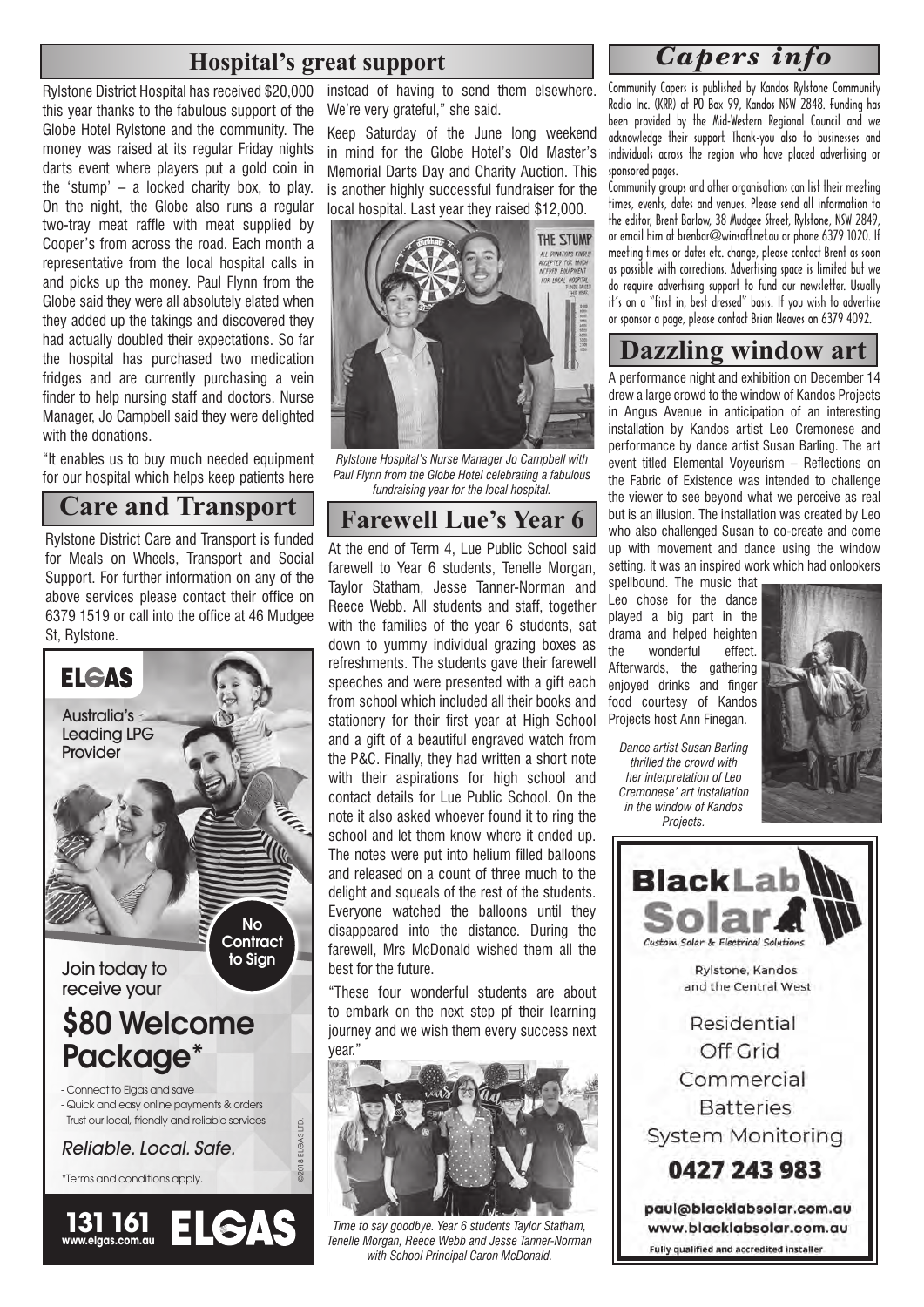# Achievement recognised **Work starts at crossing**

The annual Kandos Public School Presentation Day ceremony took place late last year in front of an audience made up of students and staff. School Principal Todd Morley thanked students who have consistently strived to do their best work this year and congratulated the many award recipients who were recognised for their efforts. The year's Dux student of Kandos Public School is Pyper Wilkinson who was recognised for her academic achievement at the school. Congratulations Pyper.

Late last year, Mr Morley also took the opportunity to thank the Community Charity Shop in Kandos for a very generous donation of \$6,000. The cheque was presented to him by charity shop volunteer, Colleen Yates at the shop. Mr Morley passed on his sincerest thanks and gratitude from the school for this generous donation. Another highlight was a visit to the school by Deputy Premier Paul Toole.

![](_page_2_Picture_3.jpeg)

 *The 2021 Dux student of Kandos Public School is Pyper Wilkinson who was recognised for her academic achievements at the school.*

![](_page_2_Picture_5.jpeg)

*Kandos Public School student leaders Jocelyn Cafe, Miles San Martin and Jeremy Schneider with school Principal Todd Morley welcoming NSW State Deputy Premier, Paul Toole who visited Kandos Public School late last year to discuss education and learning.* 

![](_page_2_Picture_7.jpeg)

**Email: willow\_view@bigpond.com**

![](_page_2_Picture_9.jpeg)

![](_page_2_Picture_10.jpeg)

Drilling rigs, excavators and engineering geologists started geotechnical work on the new Dixons Long Point Crossing in the first week of 2022. The \$29.8 million development includes the construction of a bridge across the Macquarie River at Dixons Long Point and a three-kilometre sealed road on the approaches to the crossing, linking Orange and Mudgee and delivering a range of benefits to the Calare electorate and wider New South Wales. The Member for Calare and Minister for Veterans' Affairs and Defence Personnel, Andrew Gee, said the start of geotechnical work is a significant milestone that comes some 150 years after the project was first mooted.

"Residents have been fighting for this important river crossing and upgraded road since the days of the gold rush. The Australian Government has

# **Decoration Competition**

The Community Charity Shop's Christmas Decoration Competition challenged judges again this year with some spectacular displays in Rylstone and Kandos. Judging took place on Sunday December 19 and there were plenty of oohs and ahhs from the judging bus. Congratulations to winners, placegetters and everyone who entered to help brighten up our towns for Christmas. A big thank you to the Charity Shop for organising and running the competition again this year.

# **Birthday girls' 80th**

Congratulations to Pam O'Connor, well know Kandos identity, and her twin sister Jan from Adelaide who celebrated their 80th birthdays late last year at the Globe Hotel in Rylstone. Their birthday was November 3 but they held it on October 30 to enable their families to attend. Jan, who comes from Adelaide, had been stranded here in Kandos for ten months because of Covid, while Pam's daughter Debbie and her husband Ian were able to attend from Ulladulla by coming up through Kangaroo Valley. Des and Jean Kelly, their uncle and aunt, came from Gulgong with Des' sister Anne Baker from Mudgee. Des added to the occasion with his guitar and some songs. It was a small occasion because of Covid restrictions, but they all had a good celebration.

![](_page_2_Picture_17.jpeg)

*Birthday girls Pam and Jan with three of their friends at their 80th birthday celebration at the Globe Hotel.*

*At the crossing, Brad Bliss - Wellington Valley Wiradjuri Aboriginal Corporation, Andrew Gee MP, Doug Sutherland – Orange Local Aboriginal Land Council, Dr Jodie Benton – OzArk, George Flick – Murong Gialinga Aboriginal and Torres Strait Islander Corporation and Ray Kearns – Mid-Western Regional Council.*

committed almost \$30 million to the project which involves geologists collecting rock samples for strength assessment and the potential to reuse any material in construction. The new road and crossing will open up access between the Central West and Newcastle/Hunter Valley regions, delivering economic and tourism benefits for current and future generations," he said.

### **Bushfire grants**

The Rylstone-Kandos district has been successful in securing two grants to support rural residents falling under the Olinda Rural Bushfire Brigade area and the Rylstone Bushfire Brigade area who were impacted by the devastating 2019/2020 Black Summer bushfires. Funding for the first grant, the Bushfire Community Recovery and Resilience Fund, has been released and activities have commenced. A range of community events, training sessions, and local identity projects will be available over the following 18 months, free of charge to all residents, regardless of whether you live here permanently or have a weekender. If you see an activity that you would like to register your interest in, please get in touch and your name will be added to the waiting list.

The Project Steering Committee is: Marion Crossman – Rylstone, Bryan Ludwick – Rylstone, Cheryl Nielsen – Olinda, Heike Schütze – Olinda, Michael Suttor – Olinda RFA, Emma Syme – Traditional Custodian North East Wiradjuri Co and Claudia Wythes – Watershed Landcare.

![](_page_2_Picture_24.jpeg)